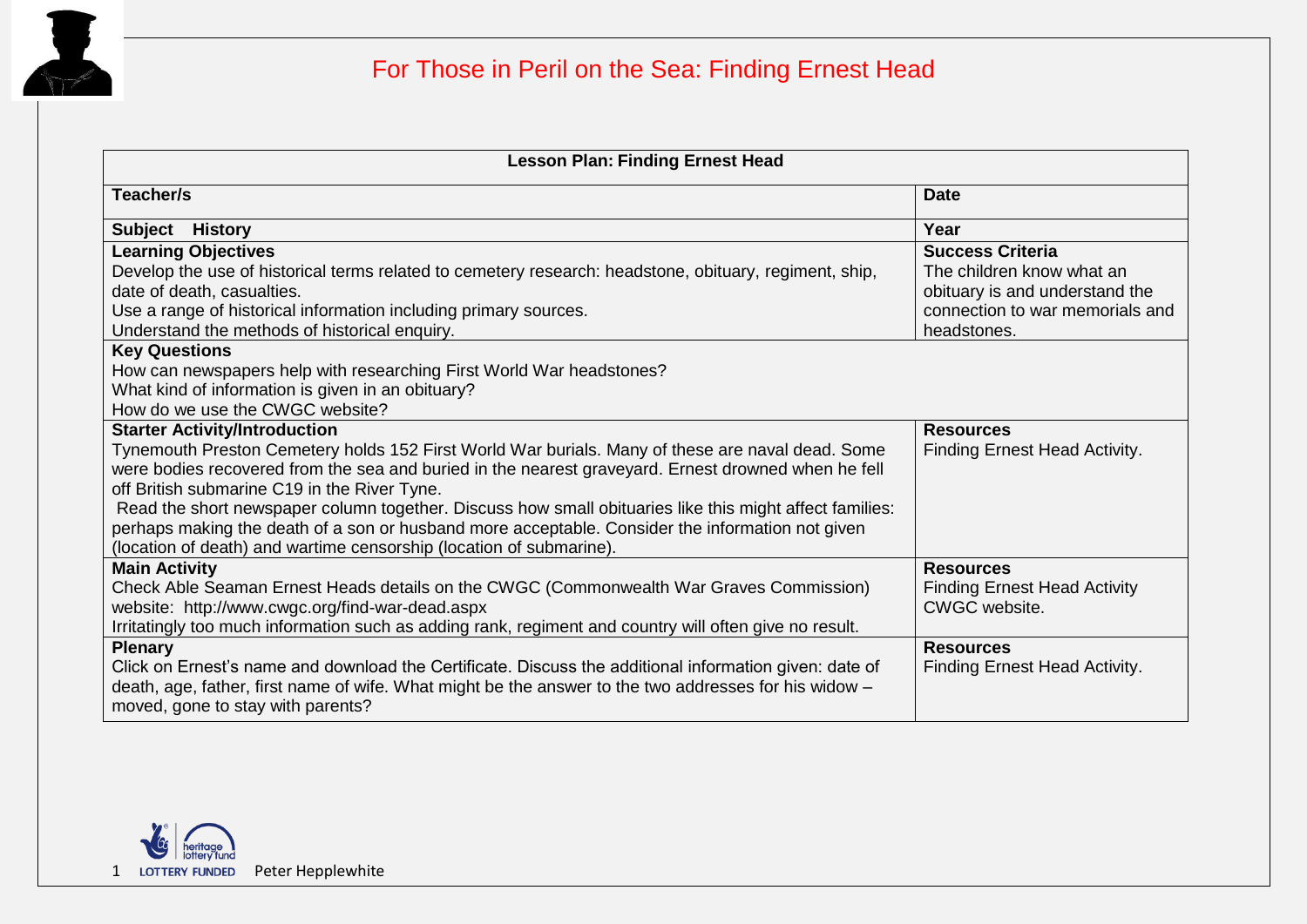

## For Those in Peril on the Sea: Finding Ernest Head

**Source 1** Dundee Courier 9th September 1914





Leading Leading Seaman<br>
Submarine C19, one<br>
of the flotilla attached<br>
to Dundes Attached Seaman to Dundee, has been last overboard.

lost overboard. Mrs Hend, who resides at 51 Crescent Street, Dundee, yes cal intimation of the the Admiralty. statement is couched in the laconic terms characteristic of the Admiralty, and reads:

Telegraphic information has reached this<br>Department that Ernest Head, leading sea,<br>man, official number 193392, belonging to His<br>Majesty's submarine C19, tender to H.M.S.<br>Alecto, has been lost overboard from the named Alecto, has been lost overboard from the first-Aleeto, has been lost overboard from the first, the vessel. (Here is stated the location of but the telegram reporting the occurrence was furwarded to day.)

DUNDEE NAVYMAN IS DROWNED.

but the telegram reporting the occurrence The Admiralty's notification was followed immediately by a letter of sympathy from the unfortunate mann Head's officers. The unfortunate man was in head's officers.<br>
The unfortunate man was in his thirty-sixth settled down in Dunive of Cromer. He<br>
was established in the When the naval base<br>
vived by a widow and fay. Deceased is surwas established in the Tay. Deceased is sur-<br>wived by a widow and four children.<br>Mrs Head has and four children.<br>of the lady visitors attached to the Dundee<br>Branch of the Soldiers' and Sailors' Families'

| Using Source 1 answer these questions as fully as you can: |                       |  |  |
|------------------------------------------------------------|-----------------------|--|--|
| What ship did Ernest serve in?                             |                       |  |  |
| What were his rank and service<br>number?                  | Rank                  |  |  |
|                                                            | <b>Service Number</b> |  |  |
| Where was Mrs Head living?                                 |                       |  |  |
| Why do you think the newspaper                             |                       |  |  |
| didn't print the location (place) of                       |                       |  |  |
| Ernest's death?                                            |                       |  |  |